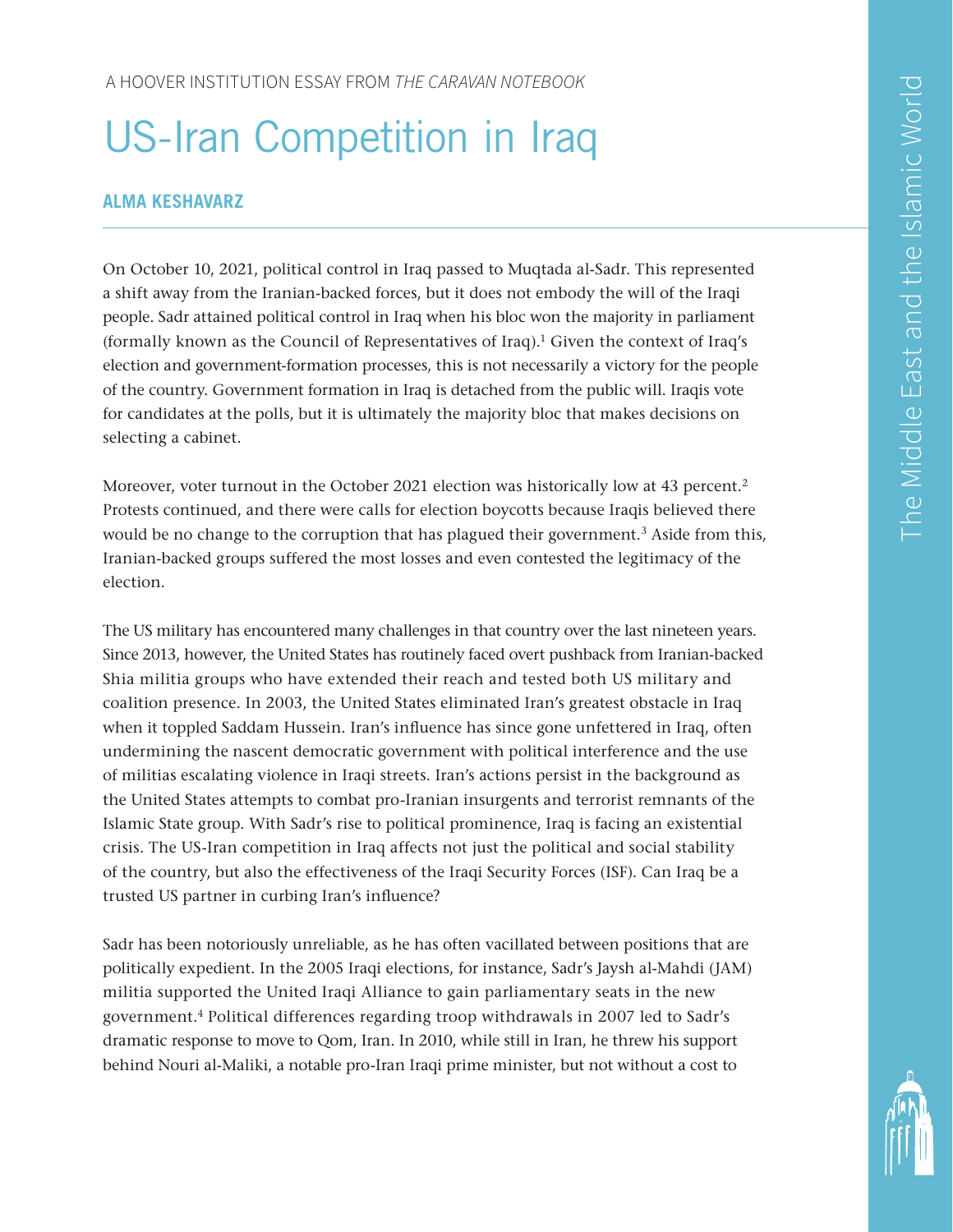Maliki. With the impending US troop withdrawal, a year later in 2011, Sadr moved back to Iraq and shifted his stance on the country that had harbored him for the last several years.

Since 2017, Sadr has been more public with his political motivations. He traveled to Saudi Arabia, the first time in eleven years, to meet with Crown Prince Mohammed bin Salman.<sup>5</sup> Sadr has been trying to build bridges for Iraq with regional powers, but it is still difficult to trust his intentions, given his track record. In 2018, Sadr shored up an Iraqi nationalist identity following battlefield successes against the Islamic State group and developed political platforms aimed at fighting corruption and supporting a more representative government for all Iraqis.

Despite his anti-Iranian rhetoric, Sadr was pictured in Iran in September 2019 sitting between Iranian Supreme Leader Ayatollah Ali Khamenei and the late Quds Force Commander General Qassim Soleimani.6 Then, upon his electoral victory in October 2021, Sadr called for the Popular Mobilization Forces (PMF) to purge Iranian allegiances.<sup>7</sup> This inconsistency presents a challenge for the United States in protecting its interests in Iraq. Sadr's unpredictability indicates that he could direct Iranian influence in a way that best suits his interests, which further complicates the US-Iran competition.

## **Is the United States Competing with Iran or Shia Militias?**

In December 2021, the US military withdrew most of its troops from Iraq and officially transitioned from a combat mission to an "advise, assist, and enable" role.8 This left the rest of the 2,500 US troops in the country with a new support role on the ground, which includes supporting ISF operations against the Islamic State group with intelligence, surveillance, and reconnaissance (ISR) and intelligence integration missions. Iraqi prime minister Mustafa al-Kadhimi previously made clear his stance on the need for the US military to shrink its footprint in Iraq, but he has not proven to the Iraqi people that his government can secure its borders and promote stability. Ultimately, the Iraqi people, despite their feelings toward both the United States and Iran, prefer a US presence that comes with security assurances.

Moreover, the targeted killing of Soleimani on January 3, 2020, has made it difficult to charge Iran with formally guiding the militia groups' activities. Soleimani's sheer presence in Iraq as their leader served as a check on each group, regardless of individual management. His death left the groups in shambles, which was a net positive. But there were unintended consequences: a rising independence from Iranian control and competition between the different factions.9

Where does this leave the United States in terms of competing with Iran in Iraq? With the spread of militia groups and their disparate relationships, it is becoming clearer that perhaps the United States is facing more diverse sets of insurgents and terrorists rather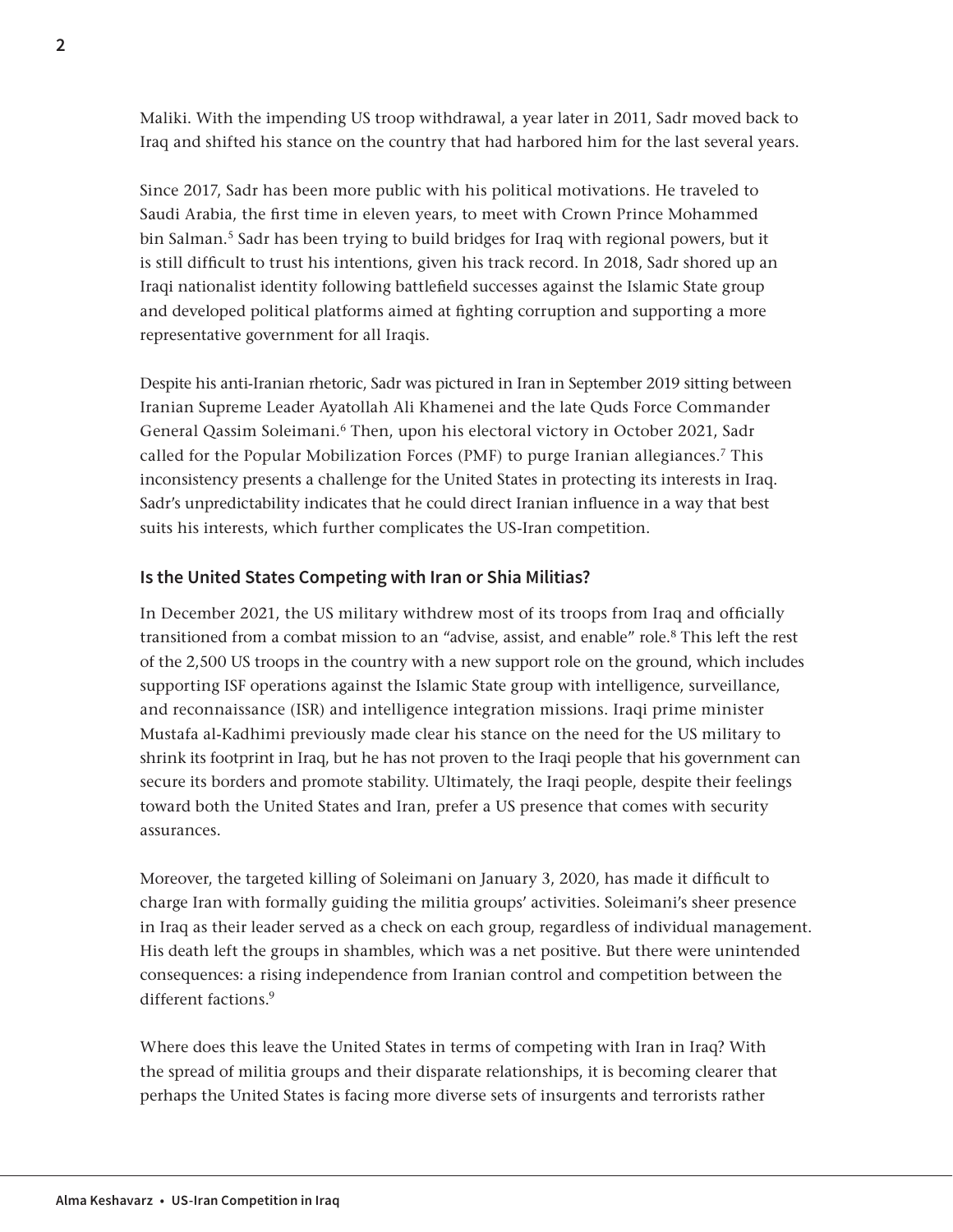than a single state-sponsored actor. The PMF is an amalgam of Iranian-backed fighters, such as Kata'ib Hezbollah and Asa'ib ahl al-Haq, as well as Iraqi Sunnis with no fidelity to Iran.10 This collective is largely to blame for the government's dysfunction since it became institutionalized within the ISF. Institutionalization means that the PMF receives funding and resources from the government of Iraq as an extension of the ISF, while continuing to reap the benefits of Iranian sponsorship.<sup>11</sup> Indeed, many Shia militias who fall under the umbrella of the PMF are pro-Iran, but an equally large number are not. This is one of Kadhimi's toughest challenges in trying to curb Iranian influence without losing confidence in the ISF to carry out its mission.

## **Policy Impact**

Iraqi politicians and Iranian-backed groups have consistently demanded the departure of US forces from the country. Militia groups intermittently launch a barrage of rockets at the US Embassy in Baghdad to break Washington's center of gravity and force the United States to leave Iraq much like it did in Afghanistan.12 Drone strikes threaten US personnel and other interests.<sup>13</sup> But the United States is no longer executing a combat mission and is conducting few air strikes. Instead, the American military is supporting the remaining security structure because the ISF is still heavily reliant on coalition support, and the United States may be becoming a defender of Iraqi independence from Iran. The most significant challenge to US efforts toward this new "train and advise" mission is the increased corruption that is the result of the PMF's institutionalization. It becomes difficult for the remaining 2,500 US troops who serve in an advisory capacity to train and advise an Iraqi military with ambiguous loyalties. Given that the PMF has morally obstructed the principles of the ISF, the United States should consider if the divisions among rank and authority have sullied the ISF's willingness to fight insurgents and terrorists.

Without question, Iraq has become an even more challenging problem for the United States. The militia groups—Iranian-backed or otherwise—are products of the atmospherics in Iraq. What has unfolded since Soleimani's death are divided loyalties that are increasingly difficult to triage. While this is the backdrop to the security situation in Iraq, it is important to note that Kadhimi still has no vision for Iraq, while for Sadr, both US troops and Iranianbacked groups must leave. But is he sincere, or is this just rhetoric?

Past experiences following Iraqi elections show that it takes months before a new government is fully formed, which is indicative of the divisiveness in the political arena. But divisiveness alone is not to blame; the government-formation process in Iraq is exceedingly complicated.14 While representation of Shias, Sunnis, and Kurds is important, Iranian influence and Sadr's sway certainly play a role in leadership dynamics.

Kadhimi has proven himself susceptible to Iran's sway despite Washington's hope that he would take a firm posture against Tehran's influence to stabilize Iraq. He is trying to

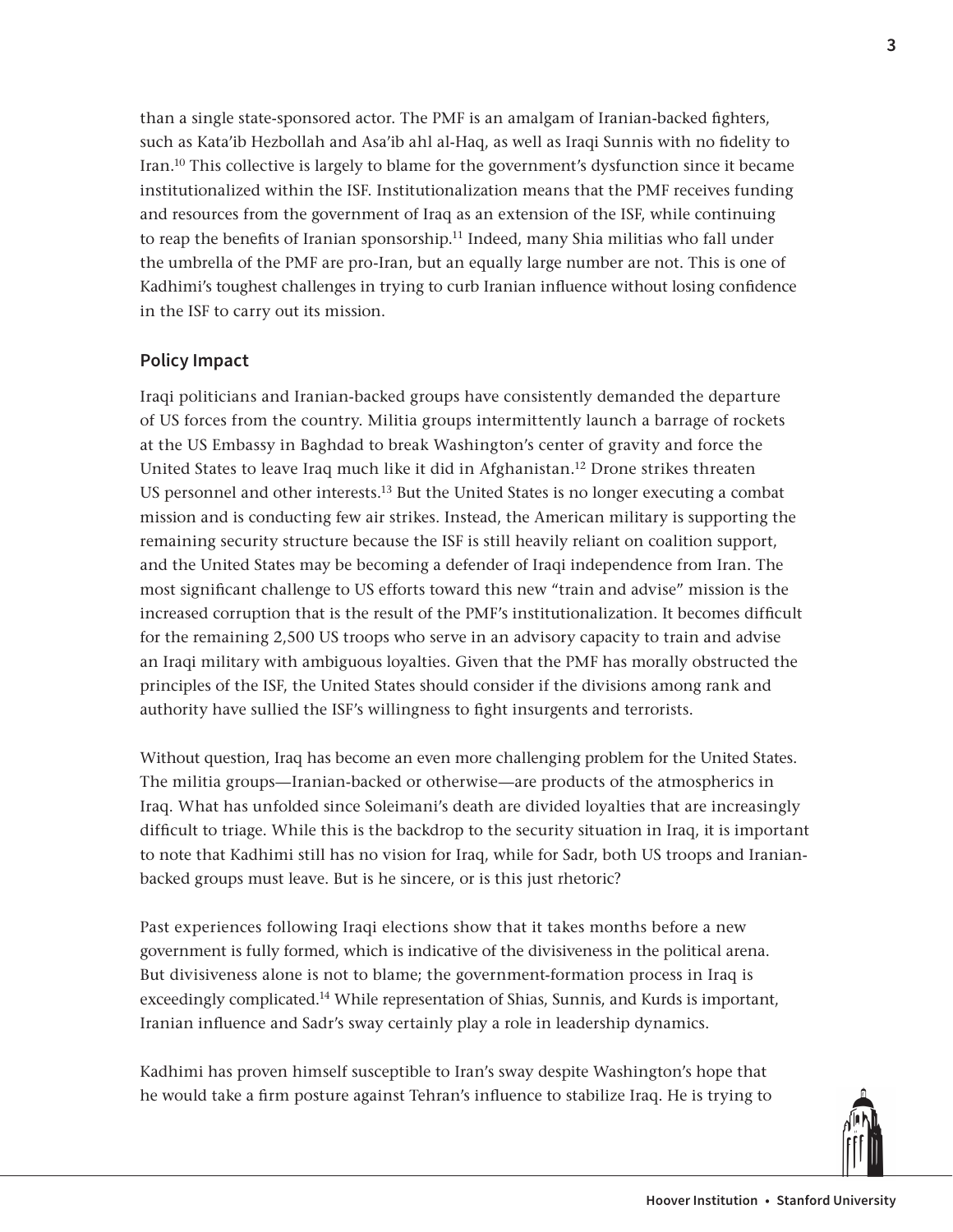balance all sides, but it weakens his credibility enough for someone like Sadr to become the kingmaker. With Sadr as the majority leader in parliament, his cabinet formation could help or hurt an Iraqi prime minister, depending on which side Sadr prefers to lean. A majority bloc in parliament can influence the country's policy making based on the cabinet. Sadr vowed to promptly push through a fully formed cabinet but already faced his first challenge on February 7, 2021, when he failed to reach a quorum. Iraqi lawmakers led a boycott in response to Sadr's nomination for the Iraqi president, who is traditionally a Kurd.15

The makeup of the Iraqi cabinet is yet to be seen, but what is certain is that the dysfunction that the militia groups now present could further undermine Iraqi sovereignty. Along the way, Iranians may find a way to cooperate with one side or the other to maintain a level of influence. After all, Iran has invested billions into this hybrid war in the name of securing a stake in Iraq.

Much like its strategy in Afghanistan, US strategy in Iraq is an uncomfortable conversation for policy makers. After nearly two decades in Iraq and multiple troop drawdowns, US interests remain the same: the desire for a free and stable sovereign state with economic security. The shadow state within the state created by Iran is the greatest barrier to that goal. Iraq needs to detach itself economically from Iran in order to curb Iran's political influence. Beyond this, militia groups continue to produce a volatile environment while the presence of US forces, even in an advisory capacity, contain them. The ISF should be a stronger partner with the United States to maintain the counterterrorism mission, but militia groups hinder those efforts as well. It remains to be seen how Iran will pursue its policy interests in Iraq, but it will be equally important which side Muqtada al-Sadr decides is more to his advantage.

Just as Sadr is deemed unpredictable by the United States, he is equally unpredictable to the Iranians. Indeed, the Iraqi people have lost their patience for the incessant Iranian influence that challenges Iraqi sovereignty. Small-scale protests by Iraqis over corruption and lack of economic opportunities continue, and the political scene is punctuated with violence, typically by Iranian-backed groups, which intensifies in an environment of lessened US-backed security. It would behoove the Iraqi government to maintain a relationship with US forces; otherwise, it can expect Iranian infiltration to deepen.

#### **NOTES**

1 [Vivian Yee](https://www.nytimes.com/by/vivian-yee) and Falih Hassan, "Iraq Confirms Election Gains for Shiite Leader Seen as Potential US Ally," *New York Times*, December 27, 2021, [https://www.nytimes.com/2021/12/27/world/middleeast/iraq-election-muqtada-al](https://www.nytimes.com/2021/12/27/world/middleeast/iraq-election-muqtada-al-sadr.html) [-sadr.html.](https://www.nytimes.com/2021/12/27/world/middleeast/iraq-election-muqtada-al-sadr.html)

2 "Turnout in Iraq's Election Reached 43%—Electoral Commission," *Reuters*, October 16, 2021, [https://www](https://www.reuters.com/world/middle-east/turnout-iraqs-election-reached-43-electoral-commission-2021-10-16) [.reuters.com/world/middle-east/turnout-iraqs-election-reached-43-electoral-commission-2021-10-16](https://www.reuters.com/world/middle-east/turnout-iraqs-election-reached-43-electoral-commission-2021-10-16).

3 Associated Press, "Iraq's Parliamentary Vote Marred by Boycott, Voter Apathy," *Politico*, October 10. 2021, <https://www.politico.com/news/2021/10/10/iraq-elections-apathy-boycott-515762>.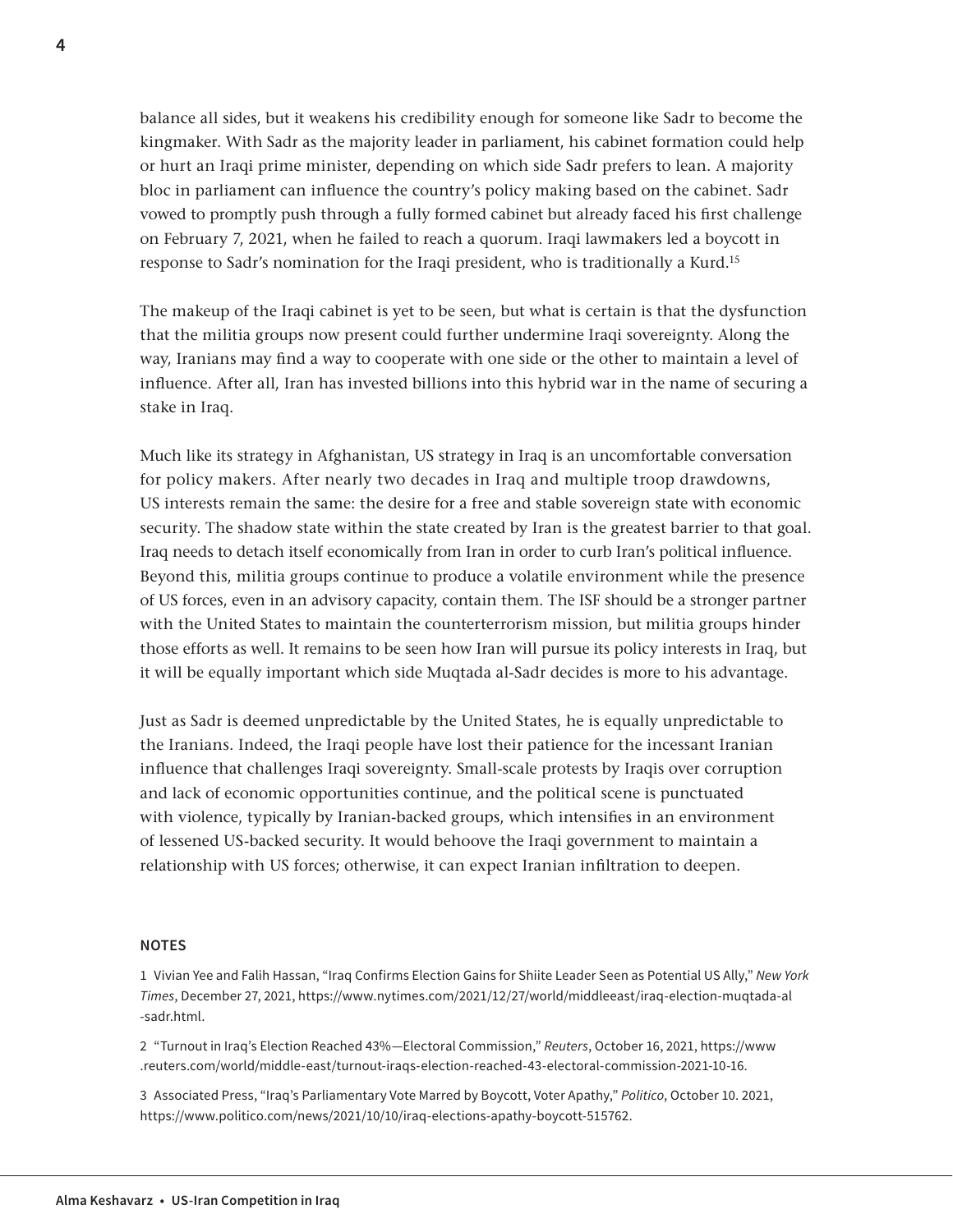4 See "Mahdi Army," Center for International Security and Cooperation, Stanford University, last updated May 2019, [https://cisac.fsi.stanford.edu/mappingmilitants/profiles/mahdi-army.](https://cisac.fsi.stanford.edu/mappingmilitants/profiles/mahdi-army)

5 "Iraqi Shi'ite leader Sadr Makes Rare Visit to Saudi Arabia," *Reuters*, July 30, 2017, [https://www.reuters.com](https://www.reuters.com/article/us-saudi-iraq-cleric/iraqi-shiite-leader-sadr-makes-rare-visit-to-saudi-arabia-idUSKBN1AF0UN) [/article/us-saudi-iraq-cleric/iraqi-shiite-leader-sadr-makes-rare-visit-to-saudi-arabia-idUSKBN1AF0UN](https://www.reuters.com/article/us-saudi-iraq-cleric/iraqi-shiite-leader-sadr-makes-rare-visit-to-saudi-arabia-idUSKBN1AF0UN).

6 "Iraq's Al-Sadr in Iran Meets Khamenei," Radio Farda, September 11, 2019, [https://en.radiofarda.com/a/iraq-s](https://en.radiofarda.com/a/iraq-s-al-sadr-in-iran-meets-khamenei/30158218.html) [-al-sadr-in-iran-meets-khamenei/30158218.html](https://en.radiofarda.com/a/iraq-s-al-sadr-in-iran-meets-khamenei/30158218.html).

7 See Ranj Alaaldin and Vanda Felbab-Brown, "New Vulnerabilities for Iraq's Resilient Population Mobilizaiton Forces," Brookings, February 3, 2022, [https://www.brookings.edu/blog/order-from-chaos/2022/02/03/new](https://www.brookings.edu/blog/order-from-chaos/2022/02/03/new-vulnerabilities-for-iraqs-resilient-popular-mobilization-forces) [-vulnerabilities-for-iraqs-resilient-popular-mobilization-forces](https://www.brookings.edu/blog/order-from-chaos/2022/02/03/new-vulnerabilities-for-iraqs-resilient-popular-mobilization-forces).

8 Jane Arraf, "US Announces End to Combat Mission in Iraq, but Troops Will Not Leave," *New York Times*, December 9, 2021, [https://www.nytimes.com/2021/12/09/world/middleeast/us-iraq-combat-mission.html.](https://www.nytimes.com/2021/12/09/world/middleeast/us-iraq-combat-mission.html)

9 Jared Malsin, Ghassan Adnan, and Benoit Faucon, "Iraq Struggles to Control Iran-Allied Militias Believed Responsible for Attack on Prime Minister," *Wall Street Journal*, November 9, 2021, [https://www.wsj.com/articles](https://www.wsj.com/articles/iraq-struggles-to-control-iran-allied-militias-believed-responsible-for-attack-on-prime-minister-11636475084) [/iraq-struggles-to-control-iran-allied-militias-believed-responsible-for-attack-on-prime-minister-11636475084.](https://www.wsj.com/articles/iraq-struggles-to-control-iran-allied-militias-believed-responsible-for-attack-on-prime-minister-11636475084)

10 See "Kata'ib Hezbollah" and "Asa'ib Ahl al-Haq," Center for International Security and Cooperation, Stanford University, <https://cisac.fsi.stanford.edu/mappingmilitants/profiles/kataib-hezbollah> and [https://](https://cisac.fsi.stanford.edu/mappingmilitants/profiles/asaib-ahl-al-haq) [cisac.fsi.stanford.edu/mappingmilitants/profiles/asaib-ahl-al-haq](https://cisac.fsi.stanford.edu/mappingmilitants/profiles/asaib-ahl-al-haq) (accessed March 3, 2022).

11 See Renad Mansour, "More Than Militias: Iraq's Popular Mobilization Forces Are Here to Stay," *War on the Rocks*, April 3, 2018, [https://warontherocks.com/2018/04/more-than-militias-iraqs-popular-mobilization-forces](https://warontherocks.com/2018/04/more-than-militias-iraqs-popular-mobilization-forces-are-here-to-stay/) [-are-here-to-stay](https://warontherocks.com/2018/04/more-than-militias-iraqs-popular-mobilization-forces-are-here-to-stay/).

12 Jane Arraf, "Rockets Possibly Fired by Pro-Iran Assailants Target US Embassy in Iraq," *New York Times*, January 13, 2022, [https://www.nytimes.com/2022/01/13/world/middleeast/baghdad-embassy-rockets](https://www.nytimes.com/2022/01/13/world/middleeast/baghdad-embassy-rockets-iran.html) [-iran.html.](https://www.nytimes.com/2022/01/13/world/middleeast/baghdad-embassy-rockets-iran.html)

13 Malsin, Adnan, and Faucon, "Iraq Struggles."

14 Embassy of the Republic of Iraq, "A Guide to Iraq's Government Formation Process, as Stated in the Constitution," [http://www.iraqiembassy.us/article/a-guide-to-iraqs-government-formation-process-as](http://www.iraqiembassy.us/article/a-guide-to-iraqs-government-formation-process-as-stated-in-the-constitution) [-stated-in-the-constitution](http://www.iraqiembassy.us/article/a-guide-to-iraqs-government-formation-process-as-stated-in-the-constitution) (accessed March 3, 2022).

15 Qassim Abdul-Zahra, "Iraq Court Bars Veteran Kurdish Politician from Presidency," ABC News, February 13, 2022, [https://abcnews.go.com/International/wireStory/iraq-court-bars-veteran-kurdish-politician-presidency](https://abcnews.go.com/International/wireStory/iraq-court-bars-veteran-kurdish-politician-presidency-82861825) [-82861825.](https://abcnews.go.com/International/wireStory/iraq-court-bars-veteran-kurdish-politician-presidency-82861825)

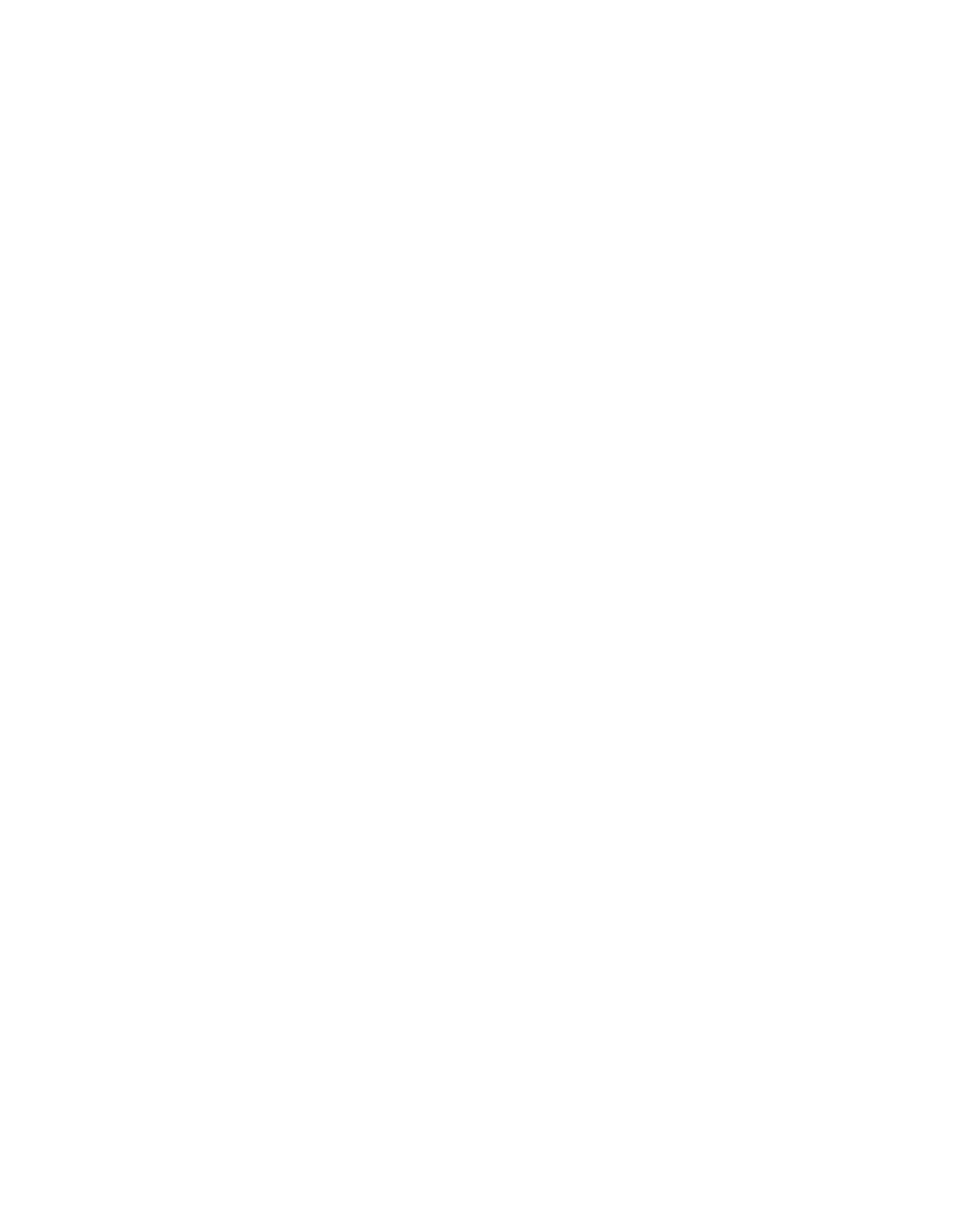

The publisher has made this work available under a Creative Commons Attribution-NoDerivs 4.0 International license. To view a copy of this license, visit [https://creativecommons.org/licenses/by-nd/4.0.](https://creativecommons.org/licenses/by-nd/4.0)

The views expressed in this essay are entirely those of the author and do not necessarily reflect the views of the staff, officers, or Board of Overseers of the Hoover Institution.

*[hoover.org](https://www.hoover.org/)*

Copyright © 2022 by the Board of Trustees of the Leland Stanford Junior University

28 27 26 25 24 23 22 7 6 5 4 3 2 1



**7**